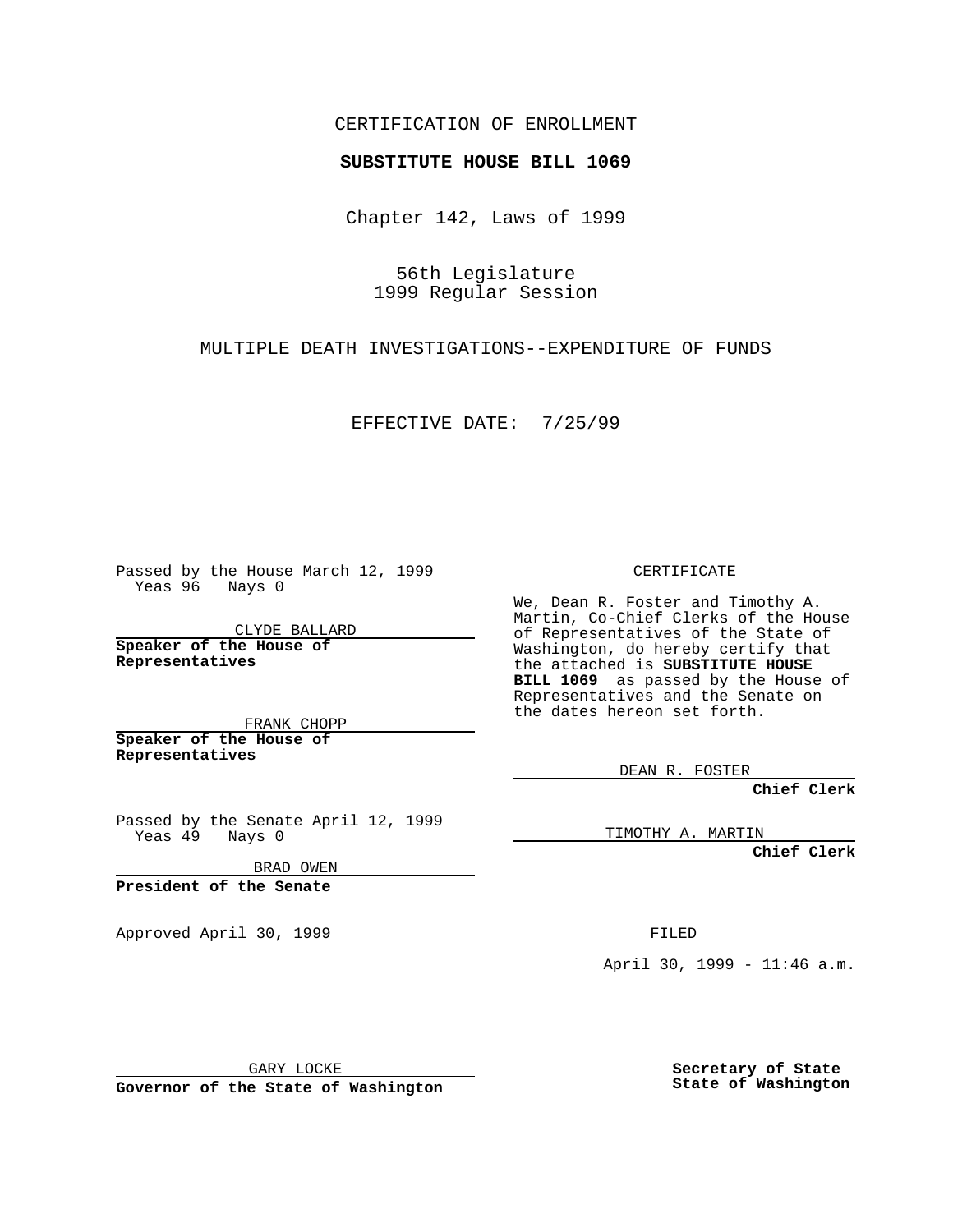## **SUBSTITUTE HOUSE BILL 1069** \_\_\_\_\_\_\_\_\_\_\_\_\_\_\_\_\_\_\_\_\_\_\_\_\_\_\_\_\_\_\_\_\_\_\_\_\_\_\_\_\_\_\_\_\_\_\_

\_\_\_\_\_\_\_\_\_\_\_\_\_\_\_\_\_\_\_\_\_\_\_\_\_\_\_\_\_\_\_\_\_\_\_\_\_\_\_\_\_\_\_\_\_\_\_

Passed Legislature - 1999 Regular Session

**State of Washington 56th Legislature 1999 Regular Session**

**By** House Committee on Appropriations (originally sponsored by Representatives Scott, Mulliken and O'Brien)

Read first time 03/08/1999.

1 AN ACT Relating to investigations of multiple deaths; and amending 2 RCW 43.103.090.

3 BE IT ENACTED BY THE LEGISLATURE OF THE STATE OF WASHINGTON:

4 **Sec. 1.** RCW 43.103.090 and 1995 c 398 s 8 are each amended to read 5 as follows:

6 The council may:

7 (1) Meet at such times and places as may be designated by a 8 majority vote of the council members or, if a majority cannot agree, by 9 the chair;

10 (2) Adopt rules governing the council and the conduct of its 11 meetings;

12 (3) Require reports from the state toxicologist on matters 13 pertaining to the toxicology laboratory;

14 (4) Require reports from the chief of the Washington state patrol 15 on matters pertaining to the crime laboratory;

16 (5) Be actively involved in the preparation of the crime laboratory 17 and toxicology laboratory budgets and shall approve the crime 18 laboratory and toxicology laboratory budgets prior to their formal